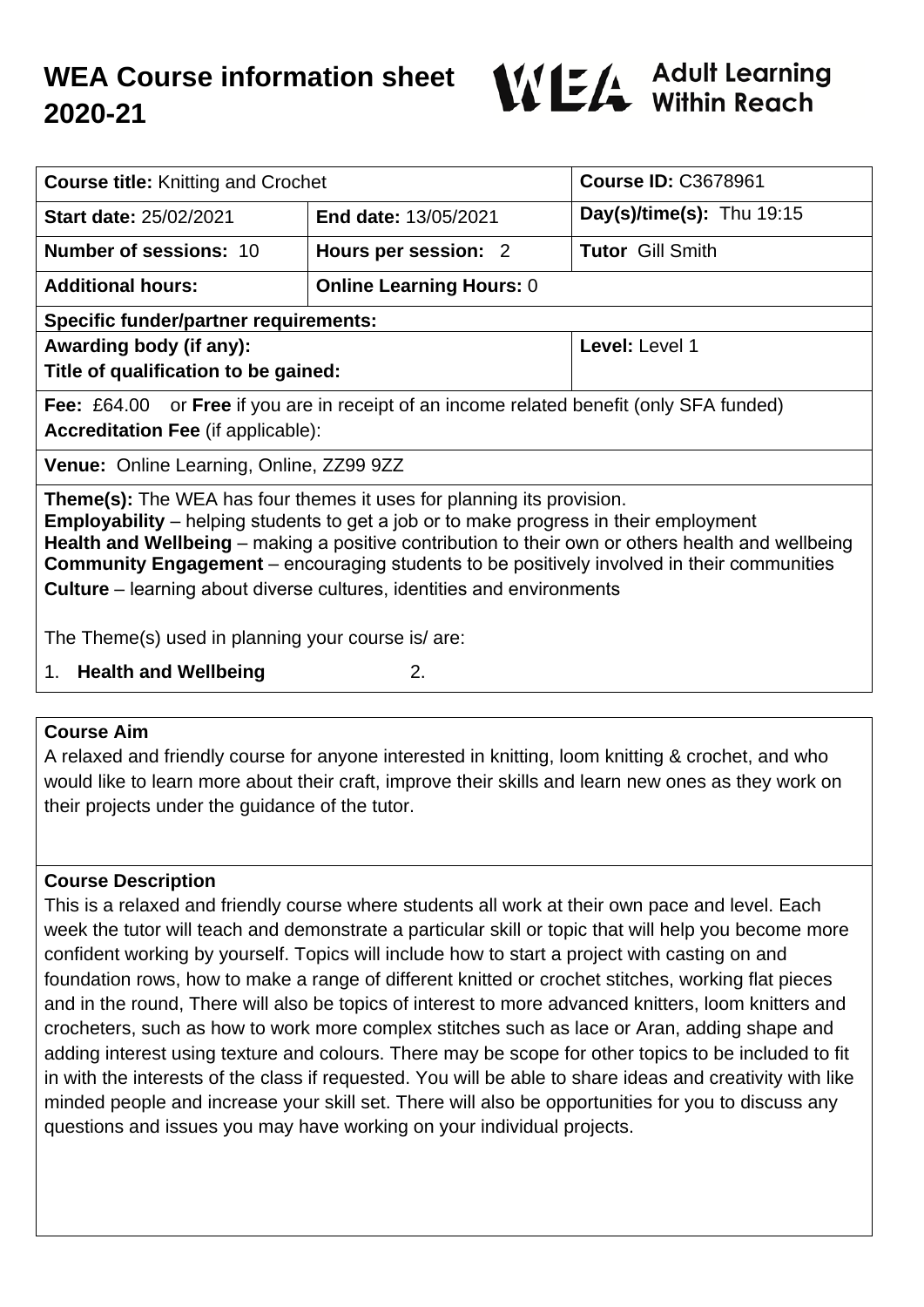# **Do I need any particular skills or experience?**

- You will need your own personal email address so that you're able to login to the WEA's digital learning platform: WEA Canvas. You will need to be able to understand how to follow URL links to pages on the internet. If you want to understand more about Canvas please visit: http://bit.ly/WEAonline

- You will need to be able to follow links to join our WEA live video learning platform: WEA Zoom. If you'd like to understand more about our video learning platform, Zoom please visit: http://bit.ly/WEAonline and http://bit.ly/ZoomSpec

- This course is for a group of around 15 students studying in a live video-learning platform conference and an online digital learning environment platform from the comfort of your own home.

- This is a live lecture delivered by a subject specialist in an online webinar video learning platform. You will need to be able to access the internet on a device with speakers or earphones. There will be opportunities to take part in discussions and chats. If you'd like to know how to use Zoom please visit: http://bit.ly/ZoomSpec

- This course is suitable for beginners and improvers

## **What will I achieve?**

# **By the end of the course I will be able to:**

1. Confidently chose a project that is right for my skill level and that will let me expand my skills by trying something new.

2. Understand how to make a range of different knitted and crochet stitches.

3. Select appropriate yarn for my chosen project, or find an appropriate project for yarn I may already have.

4. Confidently follow a basic written or charted knitting or crochet pattern.

## **What teaching methods will be used and will there be work outside of the class?**

- The WEA's digital learning platform, Canvas will be used to provide resources or to support lessons, enable assessment, provide learner feedback and for other activities for individuals away from the course. If you want to understand more about our digital learning platform please visit: http://bit.ly/WEAonline

- The WEA tutor will use a range of different teaching and learning methods and encourage you and the group to be actively involved in your learning

## **What kind of feedback can I expect from the tutor?**

- You will be able to keep a record of your progress and achievement using photos, audio, text or documents uploaded into the WEA's digital learning platform, WEA Canvas.

- Your tutor will provide written, text and audio feedback recorded in WEA Canvas, WEA's digital learning platform.

- You will be able to keep a digital portfolio of your work on WEA's digital learning platform, Canvas.

- A range of informal activities will be used by the tutor to see what you are learning which may include quizzes, question and answer, small projects and discussion

- You will have opportunities to discuss your progress with your tutor
- You will be encouraged to share your work with the group and discuss your learning